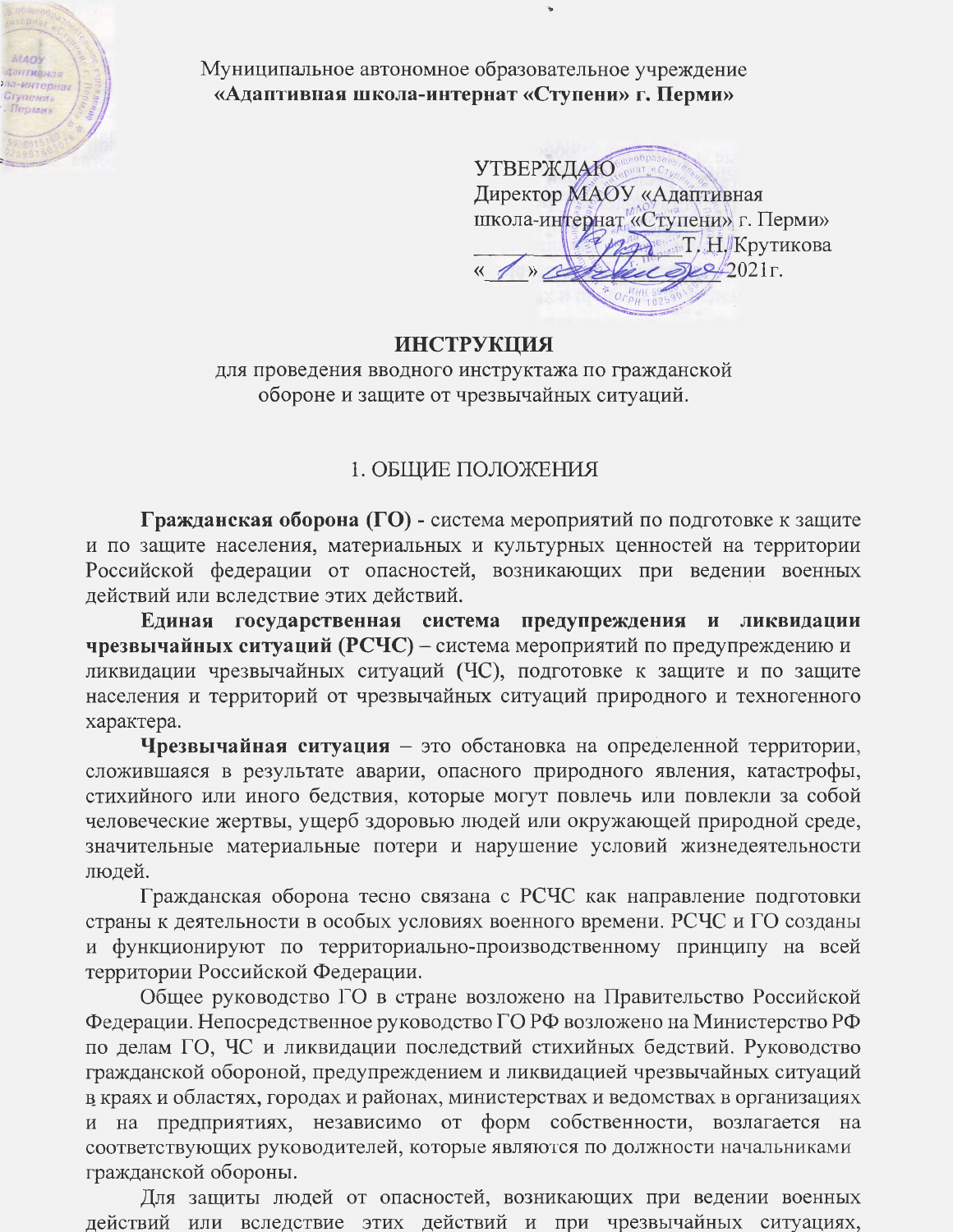применяются различные способы и средства: обучение, оповещение, укрытие в защитных сооружениях (убежища, противорадиационные укрытия, простейшие укрытия и складки местности), эвакуация в загородную зону (отселение в индивидуальной зашиты средствами обеспечение районы), безопасные (противогазы, респираторы, защитная одежда, профилактические средства и прививки), установление режимов военного положения или чрезвычайной ситуации, радиационной или химической защиты, карантина или обсервации.

# 2. ПРАВА И ОБЯЗАННОСТИ ГРАЖДАН

Граждане Российской Федерации в соответствии с федеральными законами «О гражданской обороне», «О защите населения и территорий от чрезвычайных ситуаций» и иными нормативными правовыми актами имеют право:

- на обучение способам защиты от опасностей, возникающих при ведении военных действий или вследствие этих действий;

- на защиту жизни, здоровья и личного имущества в случае возникновения  $\mathrm{4C}$ :

- при необходимости использовать средства индивидуальной защиты и другое имущество органов исполнительной власти и организаций;

- быть информированными о риске, которому они могут подвергнуться в определенных местах пребывания на территории страны и о мерах необходимой безопасности:

- участвовать в установленном порядке в мероприятиях по ГО;

- на медицинское обслуживание, компенсацию и льготы за причинение вреда при ведении военных действий;

- на возмещение ущерба, причиненного их здоровью и имуществу вследствие ЧС.

## Граждане Российской Федерации обязаны:

знать:

- основные требования руководящих документов по вопросам  $\Gamma O$ ;

- принципы, средства и способы защиты от чрезвычайных ситуаций;

- правила поведения при возникновении опасностей военного времени;

- правила и порядок оказания само и взаимопомощи при поражениях, травмах и ранениях.

уметь:

- четко действовать по сигналам оповещения;

пользоваться средствами индивидуальной защиты, изготавливать простейшие из них;

- пользоваться убежищами, укрытиями и строить простейшие укрытия;

- обеззараживать свое рабочее место, квартиру, местность, прилегающую к НИМ;

оказывать доврачебную медицинскую самопомощь  $\,$  M ПОМОЩЬ пострадавшим;

- защитить детей, больных и престарелых при угрозе нападения противника и при ЧС, надевать им средства индивидуальной защиты, обеспечивать их безопасность при эвакуационных и других мероприятиях.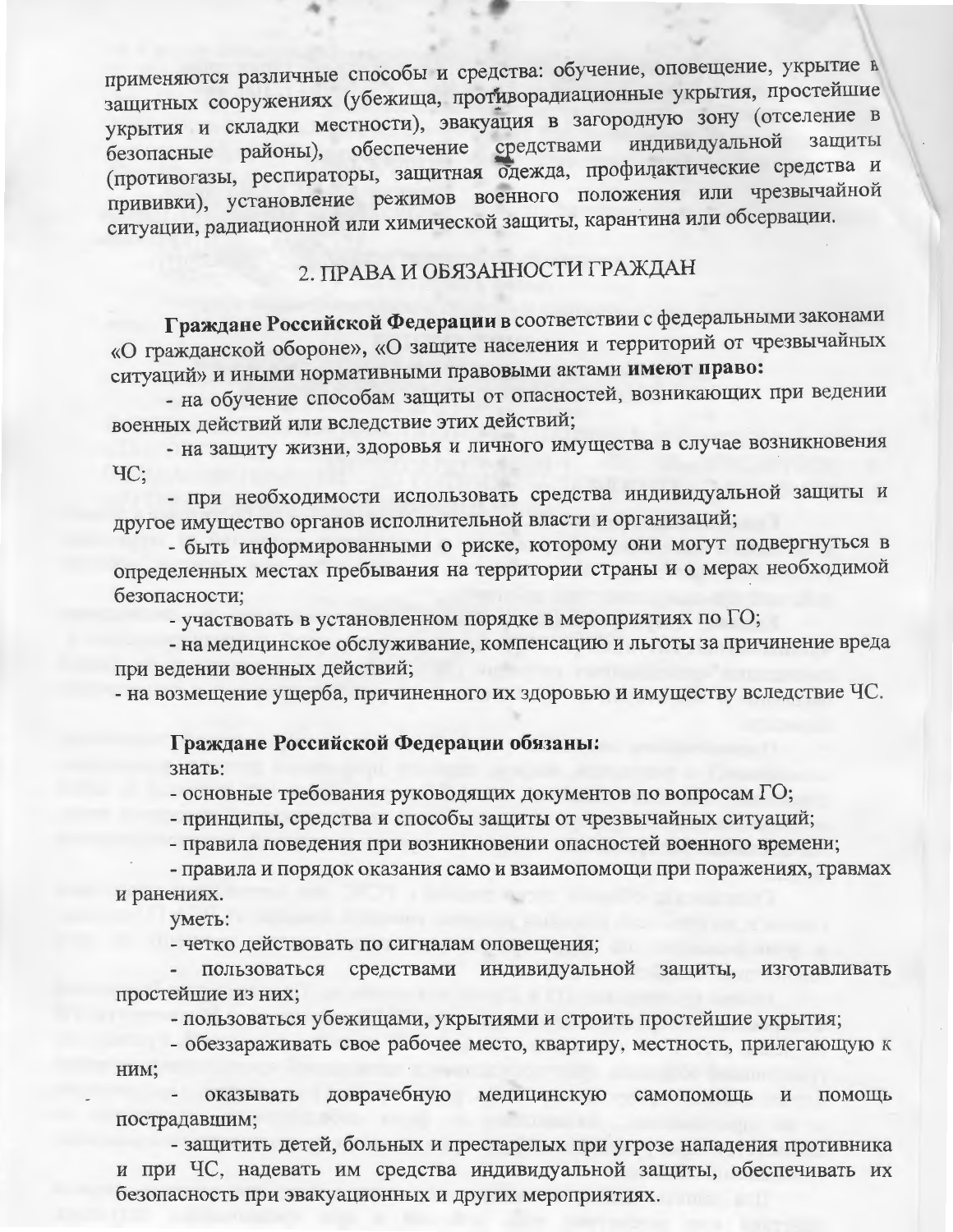#### 3. СИСТЕМА ОПОВЕЩЕНИЯ

Завывание сирен, сигналы транспортных средств означают предупредительный сигнал «ВНИМАНИЕ ВСЕМ!».

Услышав его, необходимо немедленно включить теле, радиоприемники и слушать экстренное сообщение (речевую информацию) органов власти или алминистрации предприятия.

Эти сообщения будут содержать информацию об угрозе или начале военных действий, об угрозе или возникновении чрезвычайной ситуации, их масштабах, прогнозируемом развитии, неотложных действиях и правилах поведения населения (персонала).

Главное внимательно прослушать и правильно понять переданное сообщение (оно будет передаваться несколько раз). Переспросите коллег, соседей, знакомых, чтобы выяснить - правильно ли Вы поняли передаваемую информацию и правильно ли собираетесь действовать.

Находясь на работе, выполняйте все указания своего непосредственного начальника.

Строго и неукоснительно следуйте установленным правилам поведения в условиях угрозы или возникновения чрезвычайных ситуаций! Это поможет сохранить жизнь и здоровье Вам и Вашим близким!

С целью своевременного предупреждения населения городов и сельских населенных пунктов о возникновении непосредственной опасности применения противником ядерного, химического, бактериологического (биологического) или другого оружия и необходимости применения мер защиты установлены следующие сигналы оповещения гражданской обороны:

«Воздушная тревога»- «Отбой воздушной тревоги»; «Радиационная опасность»; «Химическая тревога».

2.1. Сигнал «Воздушная тревога» подается для всего населения. Он предупреждает о непосредственной опасности поражения противником данного города (района). По радиотрансляционной сети передается текст: «Внимание! Внимание! Граждане! Воздушная тревога! Воздушная тревога!» Одновременно с этим сигнал дублируется звуком сирен, гудками заводов и транспортных средств.

На объектах сигнал будет дублироваться всеми, имеющимися в их распоряжении средствами. Продолжительность сигнала 2-3 минуты. По этому сигналу объекты прекращают работу, транспорт останавливается и все население укрывается в защитных сооружениях. Рабочие и служащие прекращают работу в соответствии с установленной инструкцией и указаниями администрации, исключающими возникновение аварий. Там, где по технологическому процессу или требованиям безопасности нельзя остановить производство, остаются дежурные, для которых строятся индивидуальные убежища. Сигнал «Воздушная тревога» может застать людей в любом месте и в самое неожиданное время. Во всех случаях следует действовать быстро, но спокойно, уверенно и без паники. Строгое соблюдение правил поведения по этому сигналу значительно сокращают потери людей.

2.2. Сигнал «Отбой воздушной тревоги» передается органами гражданской обороны. По радиотрансляционной сети передается текст: «Внимание! Внимание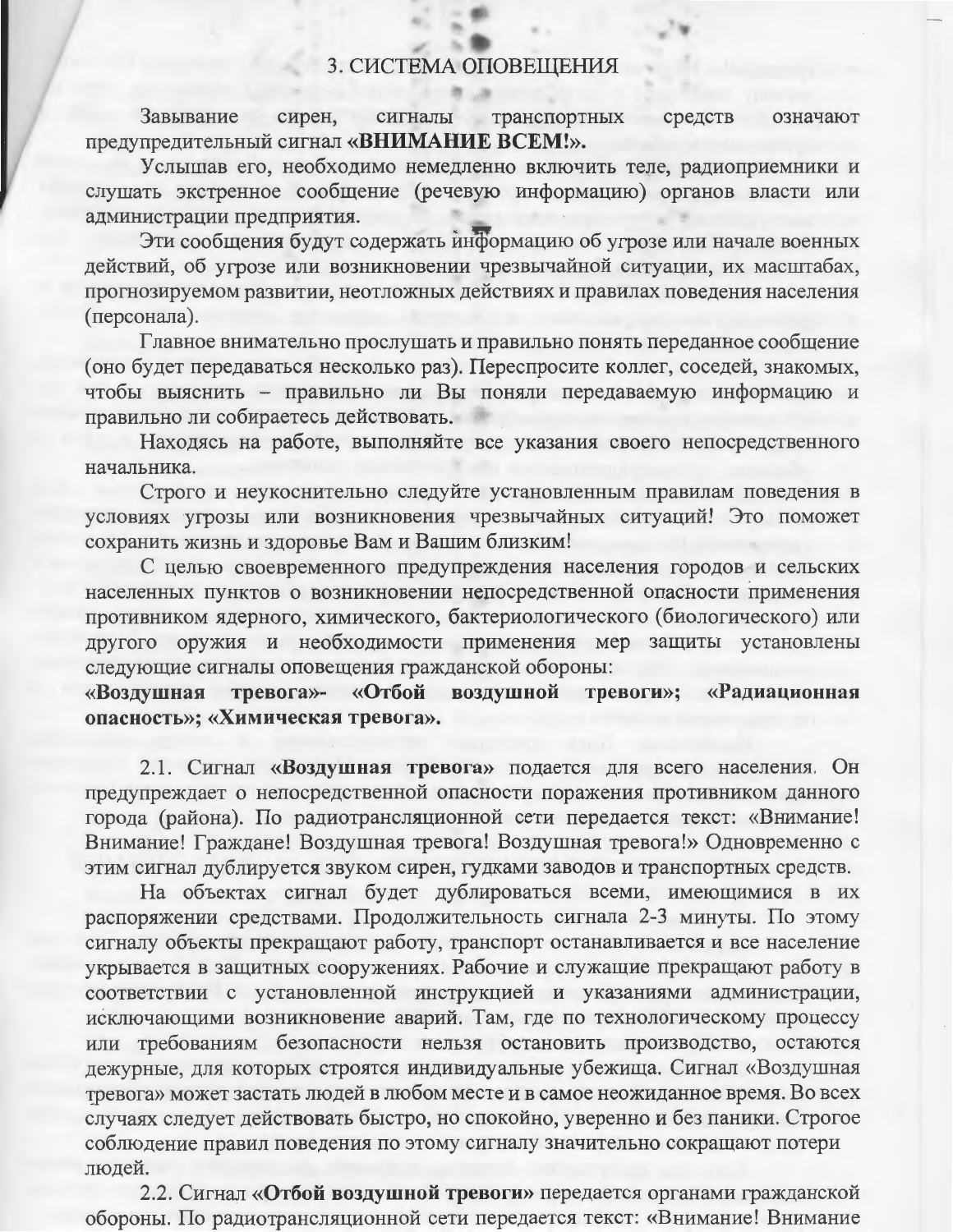граждане! Отбой воздушной тревоги. Отбой воздушной тревоги». По этом сигналу население с разрешения комендантов (старших) убежищ и укрытий покидает их. Рабочие и служащие возвращаются на свои рабочие места и приступают к работе.

В городах (районах, по которым противник нанес удары оружием массового поражения, для укрываемых передается информация об обстановке, сложившейся вне укрытий, о принимаемых мерах по ликвидации последствий нападения, режимах поведения населения и другая необходимая информация для последующих действий укрываемых.

2.3. Сигнал «Радиационная опасность» подается в населенных пунктах и районах, по направлению к которым движется радиоактивное облако, образовавшееся при взрыве ядерного боеприпаса.

По сигналу «Радиационная опасность» необходимо надеть респиратор, противопылевую тканевую маску или ватно-марлевую повязку, а при их отсутствии - противогаз, взять подготовленный запас продуктов, индивидуальные средства медицинской защиты, предметы первой необходимости и уйти в убежище, противорадиационное или простейшее укрытие.

 $2.4.$ Сигнал «Химическая тревога» подается при угрозе или непосредственном обнаружении химического или бактериологического нападения (заражения). По этому сигналу необходимо быстро надеть противогаз, а в случае необходимости и средства защиты кожи и при первой же возможности укрыться в защитном сооружении. Если защитного сооружения поблизости не окажется, то от поражения аэрозолями отравляющих веществ и бактериальных средств можно укрыться в жилых, производственных или подсобных помещениях. Если будет установлено, что противник применил бактериологическое (биологическое) оружие, то по системам оповещения население получит рекомендации о последующих действиях.

Необходимо быть предельно внимательными и строго выполнять распоряжения органов гражданской обороны. О том, что опасность нападения противника миновала, и о порядке дальнейших действий распоряжение поступит по тем же каналам связи, что и сигнал оповещения.

## 3. ДЕЙСТВИЯ ПРИ ВОЗНИКНОВЕНИИ ЧРЕЗВЫЧАЙНЫХ СИТУАЦИЙ

### 3.1. Во время гололеда.

Передвигайтесь осторожно, не торопясь, наступая на всю подошву. При этом ноги должны быть слегка расслаблены, руки свободными. Хорошо использовать палку с заостренным металлическим наконечником. Если Вы поскользнулись, присядьте, чтобы снизить высоту падения.

3.2. При землетрясении, обрушении здания.

Ощутив колебания здания - первые толчки, не поддавайтесь панике, у Вас есть 15-20 секунд. Быстро выйдете из здания, взяв документы, деньги и предметы первой необходимости. Не пользуйтесь лифтом! Находясь на улице не стойте вблизи зданий и сооружений-выйдите на открытое место.

Если Вы вынужденно остались в здании, то откройте входную дверь, встаньте в безопасном месте: у внутренней стены в углу во внутреннем стенном THOAILA LITTI V HACVIIIAN OTODLI. TOCTA TOAKOSIIIAUNG TOTUKOR TOKHULTA TOMAILIAHA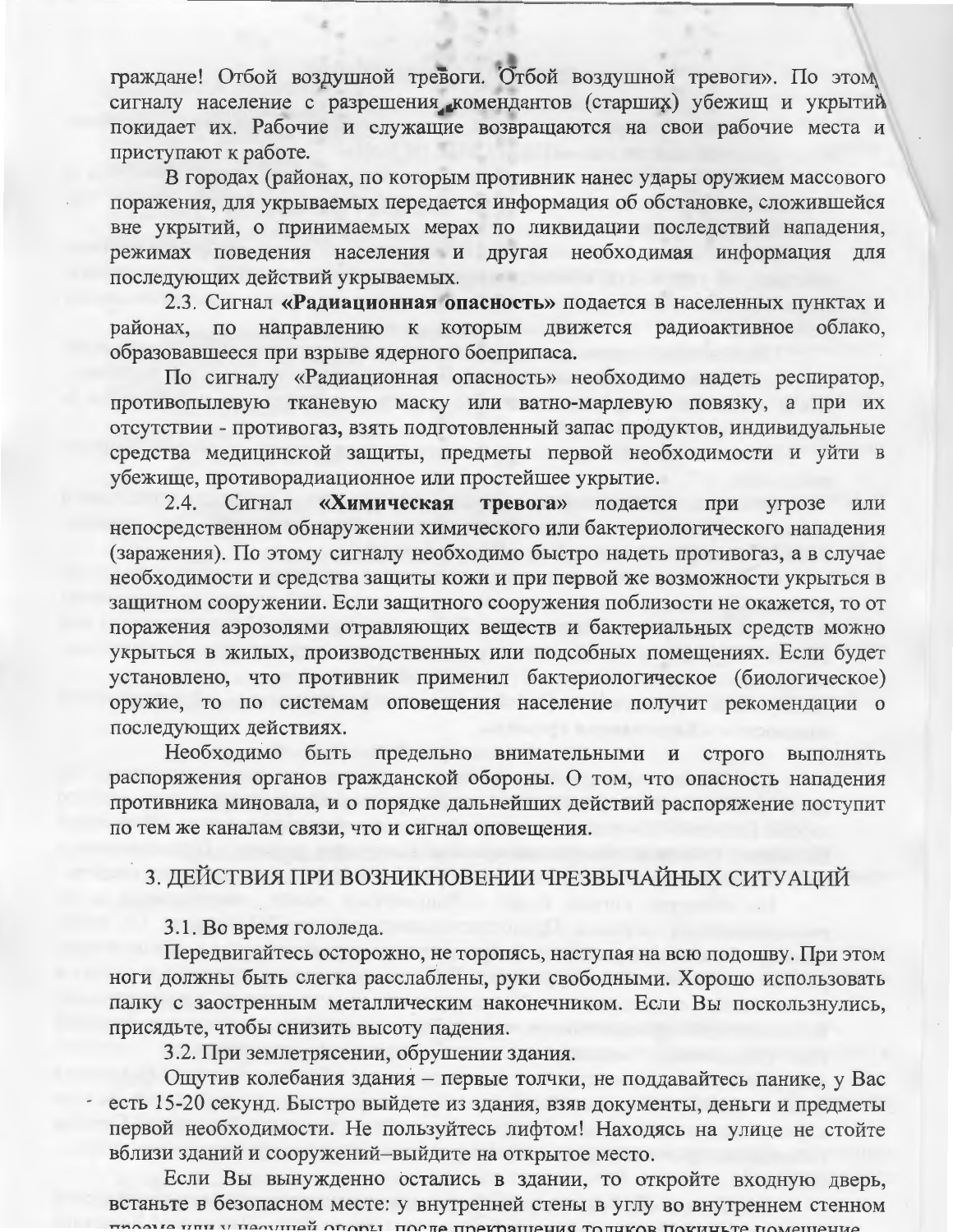Если Вы находитесь в автомобиле, оставайтесь в нем до прекращения толчков, но на открытом месте.

Если Вы оказались в завале, по возможности окажите себе первую медицинскую помощь. Попытайтесь осмотреться и поискать возможный выход, постарайтесь определить, где Вы находитесь, нет ли рядом других людей, подайте голос, поищите в карманах и вокруг себя предметы, которыми можно подать звуковые сигналы. Голосом и стуком привлекайте внимание людей, перемещая влево-вправо любой металлический предмет помогайте обнаружить себя металлолокатором. Если есть узкий лаз - протиснитесь в него, расслабив мышцы и прижав локти к телу. Продвигайтесь

осторожно, стараясь не вызвать нового обвала, не зажигайте огонь - берегите кислород.

3.3. При пожаре и взрыве.

При обнаружении возгорания реагируйте на пожар быстро, используя все доступные способы для тушения огня (песок, воду, огнетушители). Если потушить огонь в кратчайшее время невозможно, вызовите пожарную охрану и покиньте горящее помещение.

При эвакуации не пользуйтесь лифтами, горящие помещения проходите быстро, задерживая дыхание, защитив нос и рот влажной тканью. В сильно задымленном помещении передвигайтесь ползком или пригнувшись - в прилегающем к полу пространстве чистый воздух сохраняется дольше. Не подходите к взрывоопасным предметам. При угрозе взрыва ложитесь на живот, защищая голову руками, дальше от окон, застекленных дверей, проходов, лестниц. При невозможности самостоятельной эвакуации, обозначьте свое местоположение, свесив из окна белую простыню, штору, предмет одежды.

Если к спасению один путь - окно, бросьте вниз матрасы, подушки, ковры, сократите высоту прыжка, используя привязанные к батареям веревки, шторы, простыни.

3.4. Опасные ситуации в метро.

3.4.1. Если эскалатор разогнался, а тормоза не сработали, единственное верное решение - перескочит через балюстраду на соседнюю лестницу.

3.4.2. Если Вы оказались на пути, не пробуйте подтянуться за край платформы: именно под ней идет 800 - вольтный контактный рельс. Если поезд еще не въезжает на станцию, бегите к «голове» платформы (к часам). Если поезд показался, ложитесь между рельсами.

3.5. При нападении собаки.

К нападающей собаке повернитесь лицом, примите боевую стойку или, если уверены в себе, бросьтесь ей навстречу, но ни в коем случае не поворачивайтесь к собаке спиной и не убегайте. Для защиты используйте палку, зонтик, камни, одновременно отступая к укрытию (забору, дому) спиной. По возможности обмотайте плащом, пиджаком предплечье и руку, а затем, выставив ее вперед, спровоцируйте собаку на укус и сильно ударьте ее по верхней челюсти.

Если собака сбила Вас с ног, то упадите на живот и закройте руками шею. Помните, что болевыми точками у собак являются нос, пах и язык.

3.6. При нападении преступника.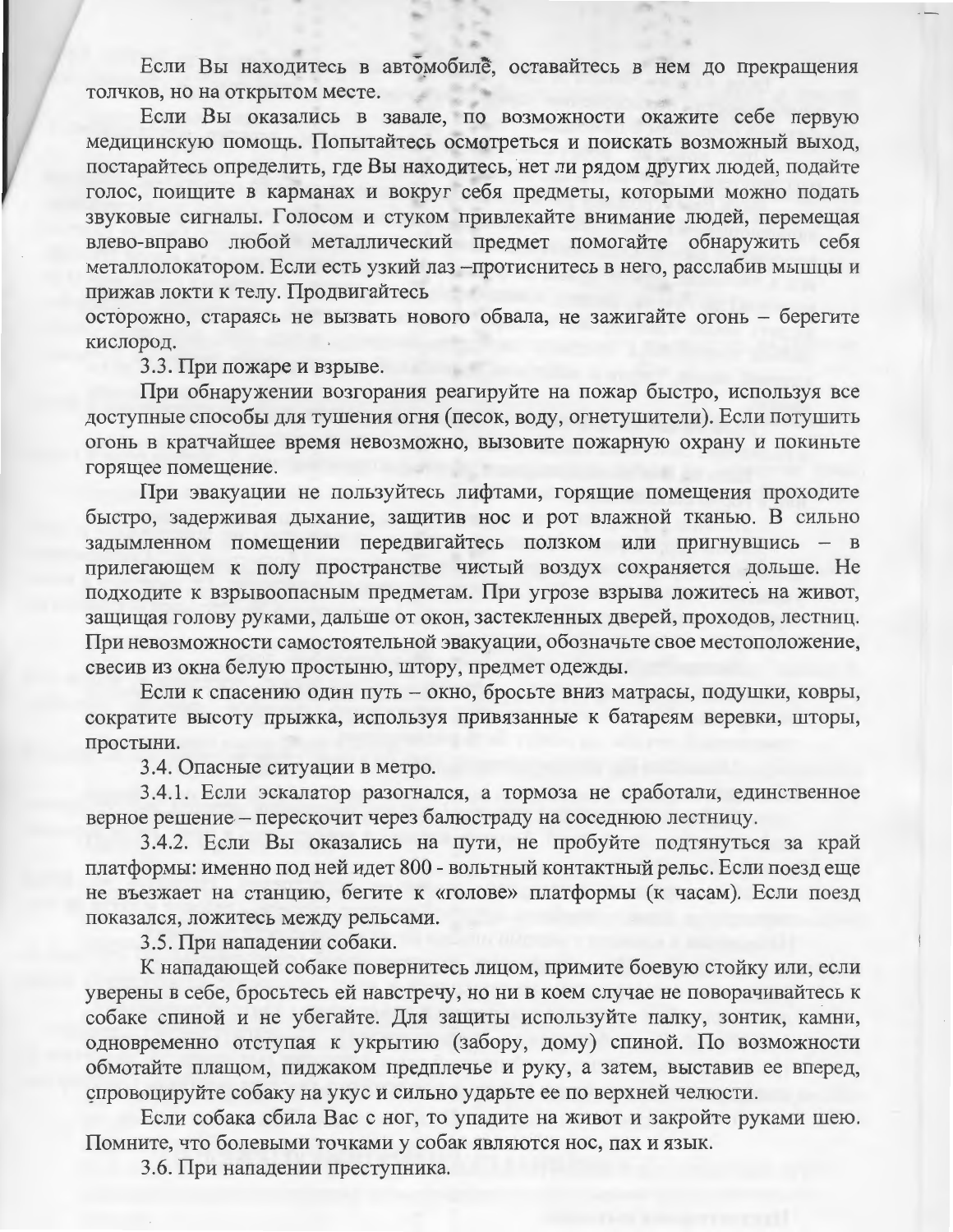Если на вас напали и Вы заведомо слабее преступника, то бегите. Прунеизбежности столкновения привлеките внимание прохожих и ближайших жителей призывом о помощи.

При попытке вооруженного ограбления, без всякого сопротивления расстаньтесь с деньгами и прочими ценностями.

Если Вам угрожают убийством или изнасилованием, то попытайтесь вывести нападающего из строя, действуя смело, решительно и неожиданно, с максимально возможной силой. Отвлеките внимание нападающего, после чего быстро ударьте его в уязвимые места: рукой по ушам, в нос, под подбородок или ногой (стопой, коленом) по голени, колену, в пах. Смотрите преступнику прямо в глаза, чтобы не выдать место планируемого удара. В качестве оружия самозащиты применяйте любой имеющийся предмет: горящую сигарету, ручку или карандаш, связку ключей, песок, туфли с каблуком - шпилькой, зонтик, палку, разбитую бутылку, камень.

Если на вас напали сзади, обхватив шею руками, ударьте противника локтем в солнечное сплетение (живот) или ногой по голени, ступне.

Если на Вас напали спереди, ткните распрямленными пальцами руки в глаза или в горло нападающего.

3.7. При террористическом акте.

3.7.1. При захвате самолета (автобуса, помещения) не привлекайте к себе внимание террористов, осмотрите салон (помещение) и отметьте места возможного укрытия в случае стрельбы. Снимите ювелирные украшения. Не смотрите в глаза террористам, не передвигайтесь по салону (помещению), не открывайте сумки и не суйте руки в карманы без разрешения.

Женщинам в мини - юбках желательно прикрыть ноги.

Если начнется штурм - ложитесь на пол между креслами и ждите его окончания. После освобождения немедленно покиньте самолет (автобус, помещение), так как он может быть заминирован.

3.7.2. Если Вы попали в перестрелку на улице, сразу же ложитесь на землю и осмотритесь.

Выберите ближайшее укрытие (подъезд, подземный переход, выступ здания, памятник, бетонный столб, бордюр, канава) и проберитесь к нему, не поднимаясь в полный рост.

Спрячьтесь и дождитесь окончания перестрелки. Находясь во время перестрелки дома - укройтесь в ванной комнате, туалете, кладовке и лягте на пол. Находиться в комнате с окнами опасно из -за возможности рикошета.

3.7.3. Если Вы обнаружили взрывоопасный (подозрительный) предмет на улице или в помещении, не подходите к нему, попросите находящихся рядом людей или сами сообщите в милицию и немедленно уйдите из помещения.

Если Вы обнаружили взрывоопасный (подозрительный) предмет в транспорте, немедленно сообщите об этом водителю (машинисту), удалитесь от этого предмета как можно дальше и постарайтесь быстрее покинуть транспортное средство.

### 4. ПРАВИЛА ОКАЗАНИЯ ПЕРВОЙ ПОМОЩИ

#### Искусственное лыхание: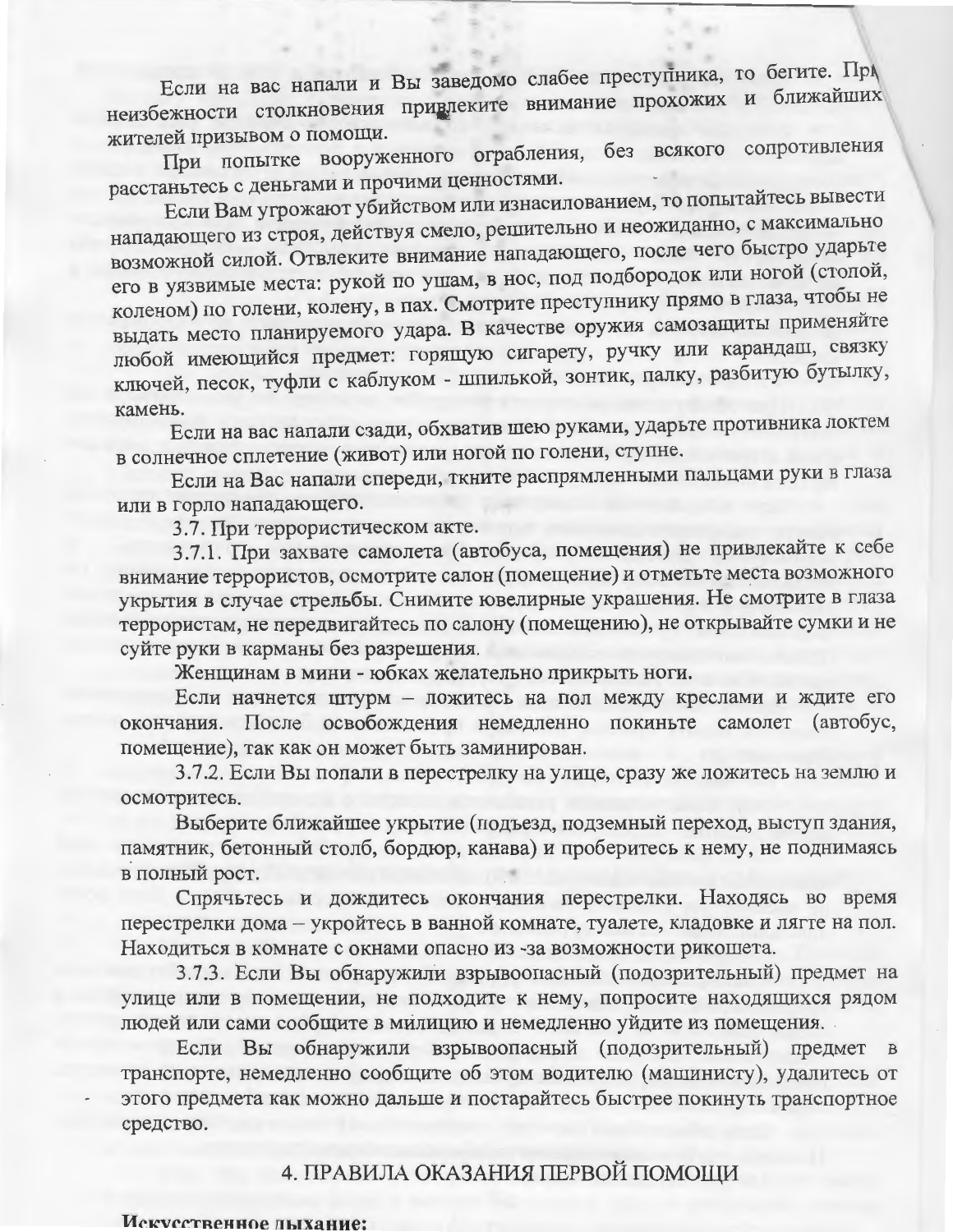пострадавшего положить на горизонтальную поверхность;

очистить рот и глотку пострадавшего от слюны, слизи, земли и других посторонних предметов, если челюсти плотно сжаты - раздвинуть их;

запрокинуть голову пострадавшего назад, положив одну руку на лоб, а другую на затылок;

сделать глубокий вдох, нагнувшись к пострадавшему, герметизировать губами область его рта и сделать выдох. Выдох должен длиться около 1 секунды и способствовать подъему грудной клетки пострадавшего.

При этом ноздри пострадавшего должны быть закрыты, а рот накрыт марлей или носовым платком из соображений гигиены;

частота искусственного дыхания - 16-18 раз в минуту;

периодически освобождать желудок пострадавшего от воздуха, надавливая на подложечную область.

#### Массаж сердца:

пострадавшего уложить на спину на ровную и твердую поверхность, расстегнуть ремень и ворот одежды;

стоя с левой стороны, наложить одну ладонь кисти на нижнюю треть грудины, вторую ладонь положить крестообразно сверху и произвести сильное дозированное давление по направлению к позвоночнику;

надавливания производить в виде толчков, не менее 60 в 1 минуту.

При проведении массажа сердца у взрослого необходимо значительное усилие не только рук, но и всего корпуса.

У детей массаж производят одной рукой, а у грудных и новорожденных кончиками указательного и среднего пальцев с частотой 100 - 110 толчков в минуту. Эффективность непрямого массажа сердца обеспечивается только в сочетании с искусственным дыханием. Их удобнее проводить вдвоем. При этом первый делает одно вдувание воздуха в легкие, затем второй производит 5 надавливаний на грудную клетку.

Если у пострадавшего восстановилась сердечная деятельность, определился пульс, лицо порозовело, то массаж сердца прекращают, а искусственное дыхание продолжают в том же ритме до восстановления самостоятельного дыхания.

#### Остановка кровотечения.

Осуществляется путем придания кровоточащей области приподнятого положения, наложения давящей повязки, максимального сгибания конечности в суставе и сдавливания при этом, проходящих в данной области сосудов, пальцевое прижатие, наложение жгута.

При отсутствии жгута может быть использован любой подручный материал (резиновая трубка, ремень, шнурок, веревка, платок, палка).

Порядок наложения кровоостанавливающего жгута:

1. Жгут накладывают при повреждении крупных артерий конечностей выше раны, чтобы он полностью пережимал артерию.

2. Под жгут подкладывают мягкую ткань (бинт, одежду), делают несколько витков до полной остановки кровотечения. Витки должны ложиться вплотную один к другому, чтобы между ними не попадали складки одежды.

3. Концы жгута надежно фиксируют (завязывают). Правильно затянутый жгут должен привести к остановке кровотечения и исчезновению периферического пульса.